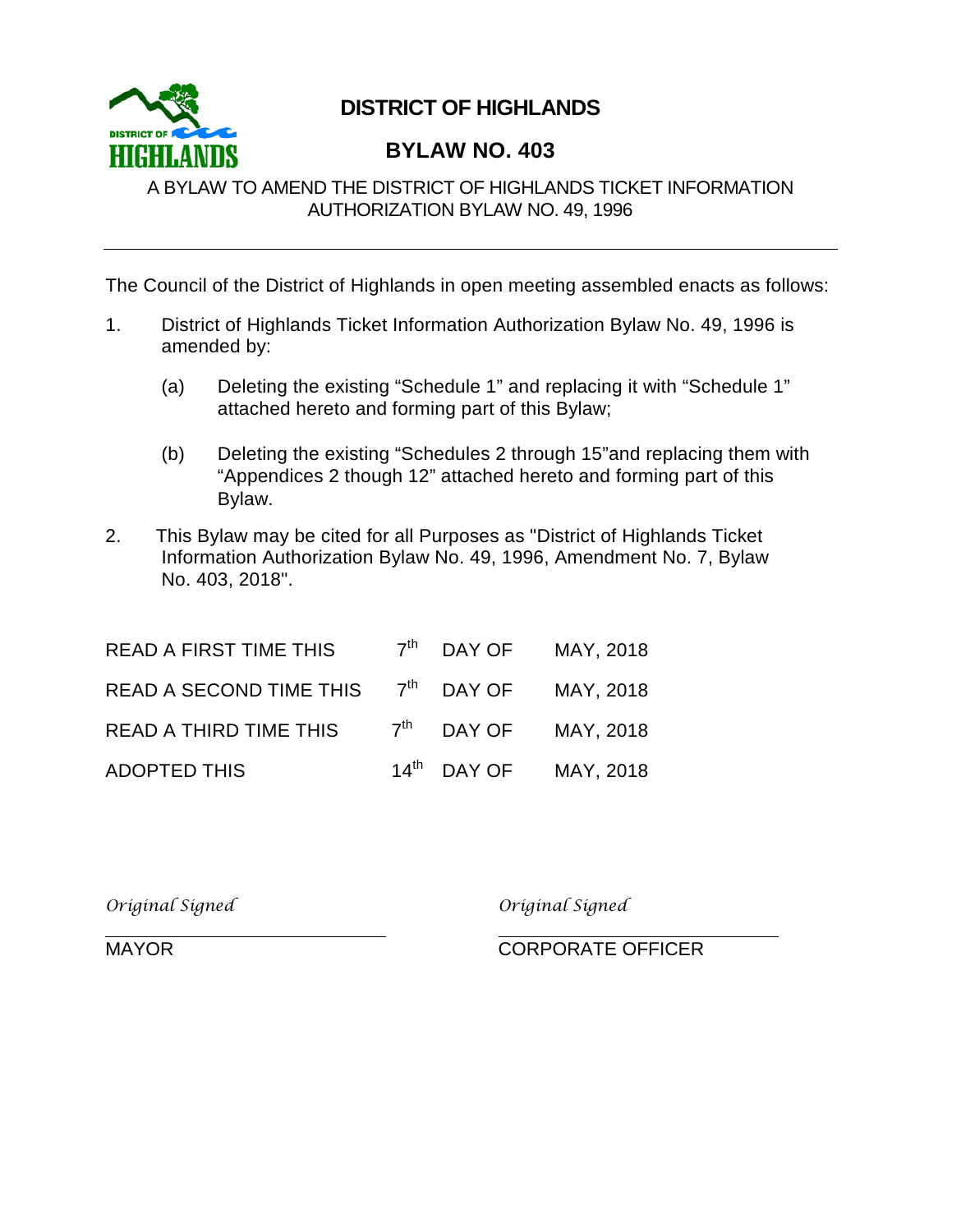*Authorization Amendment Bylaw No. 49, Amendment No.7, Bylaw No. 403, 2018 Page 2*

## *SCHEDULE 1 TO BYLAW NO. 49*

| <b>APPENDIX</b> | <b>DESIGNATED BYLAW</b>                                                                          | <b>ENFORCED BY</b>                                                                                    |
|-----------------|--------------------------------------------------------------------------------------------------|-------------------------------------------------------------------------------------------------------|
| 1.              | "Highlands Zoning Bylaw, No.100, 1998"                                                           | <b>Bylaw Enforcement Officer</b>                                                                      |
| 2.              | Capital Regional District Bylaw No. 1987 "Unsightly Premises Bylaw No. 1, 1991"                  | <b>Bylaw Enforcement Officer</b>                                                                      |
| 3.              | "District of Highlands Building Regulation Bylaw No. 192, 2003"                                  | <b>Bylaw Enforcement Officer</b><br><b>Building Official</b>                                          |
| 4.              | Capital Regional District Bylaw No. 1465 "Animal Regulation and Impounding Bylaw No.<br>1, 1986" | <b>CRD Animal Control Officer</b>                                                                     |
| 5.              | Capital Regional District Bylaw No. 961 "Noise Suppression Bylaw, 1981                           | <b>Bylaw Enforcement Officer</b><br>Royal Canadian Mounted Police                                     |
| 6.              | District of Highlands Emergency Services Bylaw No. 264, 2005                                     | <b>Bylaw Enforcement Officer</b><br>Fire Chief and Deputy Fire Chief                                  |
| 7.              | District of Highlands Tree Management Bylaw No. 10, 1994                                         | <b>Bylaw Enforcement Officer</b>                                                                      |
| 8.              | District of Highlands Bylaw No. 300 to Regulate Roads and Traffic                                | <b>Bylaw Enforcement Officer</b><br>Royal Canadian Mounted Police                                     |
| 9.              | District of Highlands Blasting Bylaw No. 67, 1996                                                | <b>Bylaw Enforcement Officer</b>                                                                      |
| 10.             | District of Highlands Fireworks Regulation Bylaw No. 254, 2007                                   | <b>Bylaw Enforcement Officer</b>                                                                      |
| 11.             | District of Highlands Eagles Lake Park Management Control and Use Bylaw No. 337, 2012            | <b>Bylaw Enforcement Officer</b><br>Royal Canadian Mounted Police<br>Fire Chief and Deputy Fire Chief |
| 12.             | Soil Deposit and Removal Regulation and Fee Bylaw No. 341, 2012                                  | <b>Bylaw Enforcement Officer</b>                                                                      |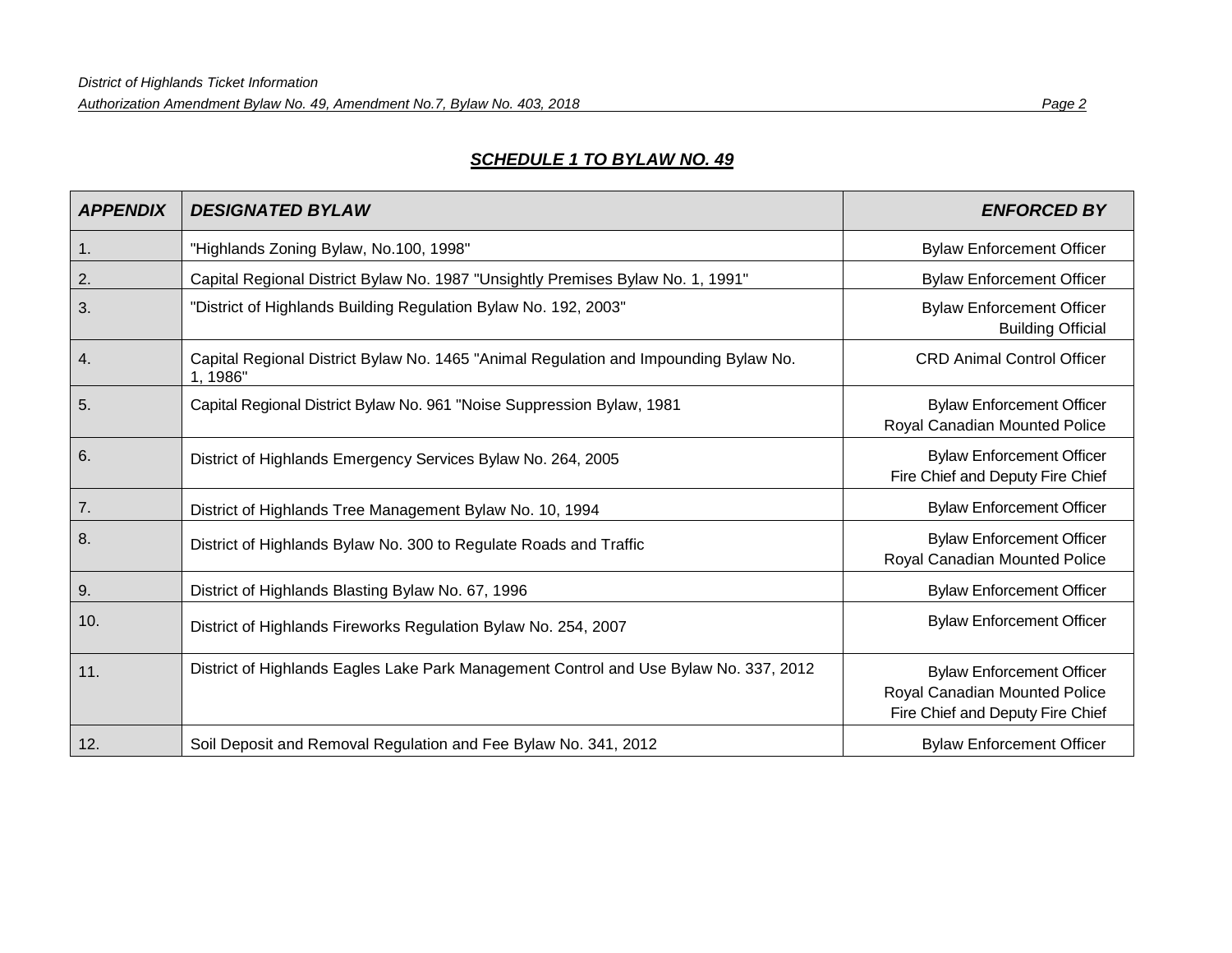*Authorization Amendment Bylaw No. 49, Amendment No.7, Bylaw No.403, 2018 Page 3*

#### **APPENDIX 1**

1. Exceed allowed fence height.........................................................................3.2(2)(a) \$200.00

## **HIGHLANDS ZONING BYLAW NO. 100, 1998**

#### **WORDS OR EXPRESSIONS DESIGNATING OFFENCE SECTION FINE**

# 2. Exceed allowed fence height.........................................................................3.2(2)(b) \$200.00 3. Structure within 30 m of sea..........................................................................3.3(1)(a) \$1000.00 4. Structure within 30 m of lake .........................................................................3.3(1)(b) \$1000.00 5. Structure within 30 m of lake/ pond/ wetland .................................................3.3(1)(c) \$1000.00 6. Structure within 30 m of creek/ watercourse..................................................3.3(1)(d) \$1000.00 7. Prohibited activity within 15 m of sea/ lake/ pond/ wetland/ watercourse.......3.3(2) \$1000.00 8. Prohibited storage within 15 m of sea/ lake/ pond/ wetland or watercourse ..3.3(2)(a-s) \$1000.00 9. Unlawful accessory building ..........................................................................3.4(1) \$200.00 10. Unlawful accessory use.................................................................................3.4(2) \$200.00 11. Swimming pool not enclosed as required ......................................................3.4(3) \$150.00

| 12. |                                                                         | \$200.00 |
|-----|-------------------------------------------------------------------------|----------|
| 13. |                                                                         | \$200.00 |
| 14. |                                                                         | \$200.00 |
| 15. | Home Based Business - occupation not within dwelling unit 3.5(1)(c)     | \$200.00 |
| 16. | Home Based Business - occupation not within accessory building3.5(1)(d) | \$200.00 |
| 17. | Home Based Business - occupation exceeds maximum floor area 3.5(1)(e)   | \$200.00 |
| 18. |                                                                         | \$200.00 |
| 19. |                                                                         | \$200.00 |
| 20. |                                                                         | \$200.00 |
| 21. |                                                                         | \$200.00 |
| 22. |                                                                         | \$200.00 |
| 23. |                                                                         | \$200.00 |
| 24. | Home Based Business - too many vehicles for repair 3.5(1)(l)            | \$200.00 |
| 25. |                                                                         | \$200.00 |
| 26. |                                                                         | \$200.00 |
| 27. |                                                                         | \$200.00 |
| 28. |                                                                         | \$200.00 |
| 29. |                                                                         | \$200.00 |
| 30. |                                                                         | \$200.00 |
| 31. |                                                                         | \$200.00 |
| 32. | Too few parking spaces ……………………………………………………………………3.8(6)(a i-iv)         | \$200.00 |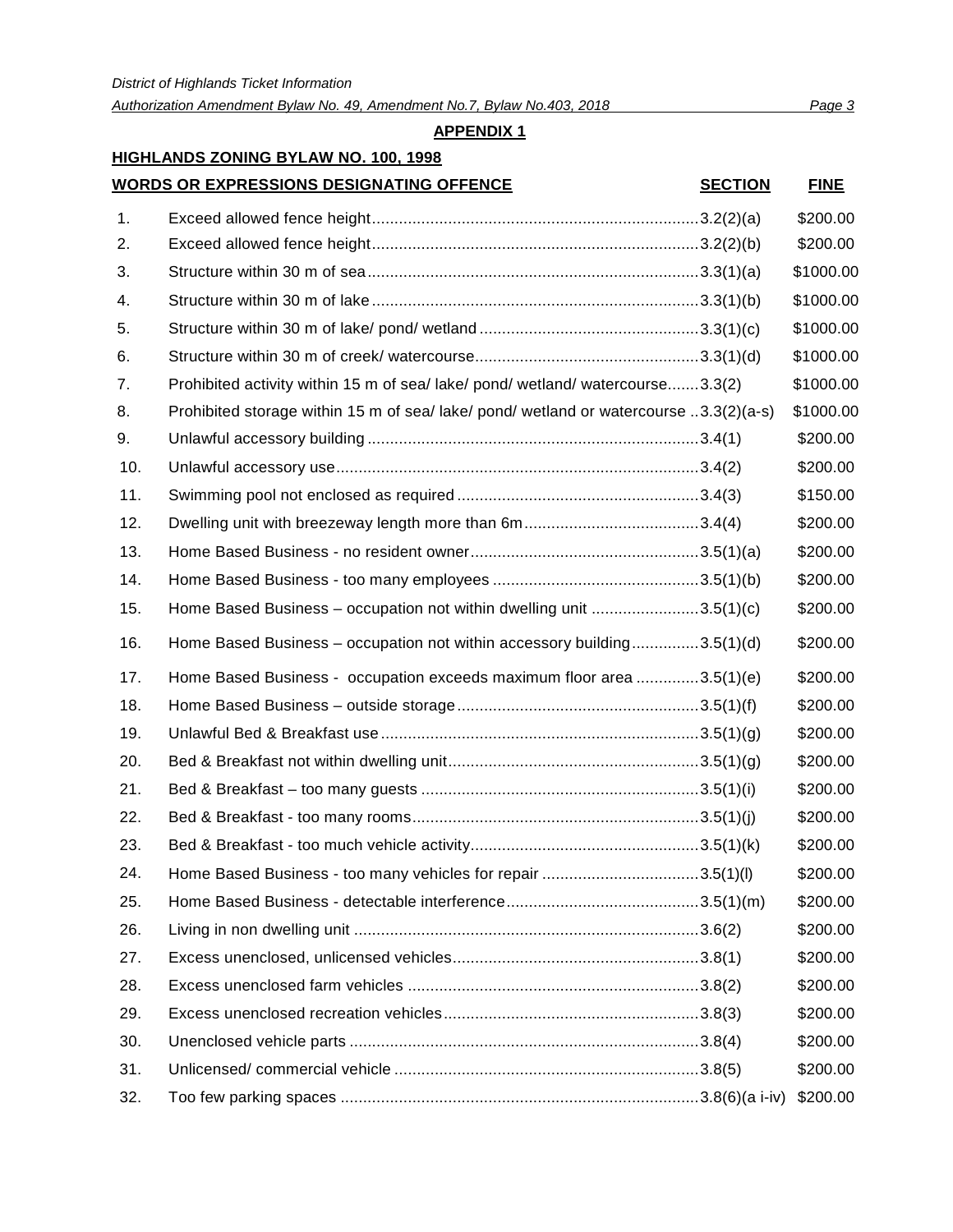#### **HIGHLANDS ZONING BYLAW NO. 100, 1998 WORDS OR EXPRESSIONS DESIGNATING OFFENCE**

| <b>SECTION</b> | <b>FINE</b> |
|----------------|-------------|
|----------------|-------------|

| 33. |                                                                            |          | \$200.00 |
|-----|----------------------------------------------------------------------------|----------|----------|
| 34. |                                                                            |          | \$200.00 |
| 35. |                                                                            |          | \$200.00 |
| 36. |                                                                            |          | \$200.00 |
| 37. |                                                                            |          | \$200.00 |
| 38. | Building/ structure within 7.5m of side lot line abutting highway 6.1.3(5) |          | \$200.00 |
| 39. |                                                                            |          | \$200.00 |
| 40. | Total floor area of all accessory buildings exceeds 325. sq. m  6.1.3(7)   |          | \$200.00 |
| 41. |                                                                            |          | \$200.00 |
| 42. |                                                                            |          | \$200.00 |
| 43. |                                                                            |          | \$200.00 |
| 44. |                                                                            |          | \$200.00 |
| 45. |                                                                            |          | \$200.00 |
| 46. |                                                                            |          | \$200.00 |
| 47. | Building/ structure within 7.5m of side lot line abutting highway 6.2.3(5) |          | \$200.00 |
| 48. |                                                                            |          | \$200.00 |
| 49. | Total floor area of all accessory buildings exceeds 325 sq. m 6.2.3(7)     |          | \$200.00 |
| 50. |                                                                            |          | \$200.00 |
| 51. |                                                                            |          | \$200.00 |
| 52. |                                                                            |          | \$200.00 |
| 53. | Accessory building or structure higher than 6 m                            | 6.3.2(2) | \$200.00 |
| 54. |                                                                            |          | \$200.00 |
| 55. |                                                                            |          | \$200.00 |
| 56. | Building/structure within 7.5m of side lot line abutting highway 6.3.3(5)  |          | \$200.00 |
| 57. |                                                                            |          | \$200.00 |
| 58. | Total floor area of all accessory buildings exceeds 325 sq. m 6.3.3(7)     |          | \$200.00 |
| 59. |                                                                            |          | \$200.00 |
| 60. |                                                                            |          | \$200.00 |
| 61  |                                                                            |          | \$200.00 |
| 62. |                                                                            |          | \$200.00 |
| 63. |                                                                            |          | \$200.00 |
| 64. |                                                                            |          | \$200.00 |
| 65. |                                                                            |          | \$200.00 |
| 66. |                                                                            |          | \$200.00 |
| 67. |                                                                            |          | \$200.00 |
|     |                                                                            |          |          |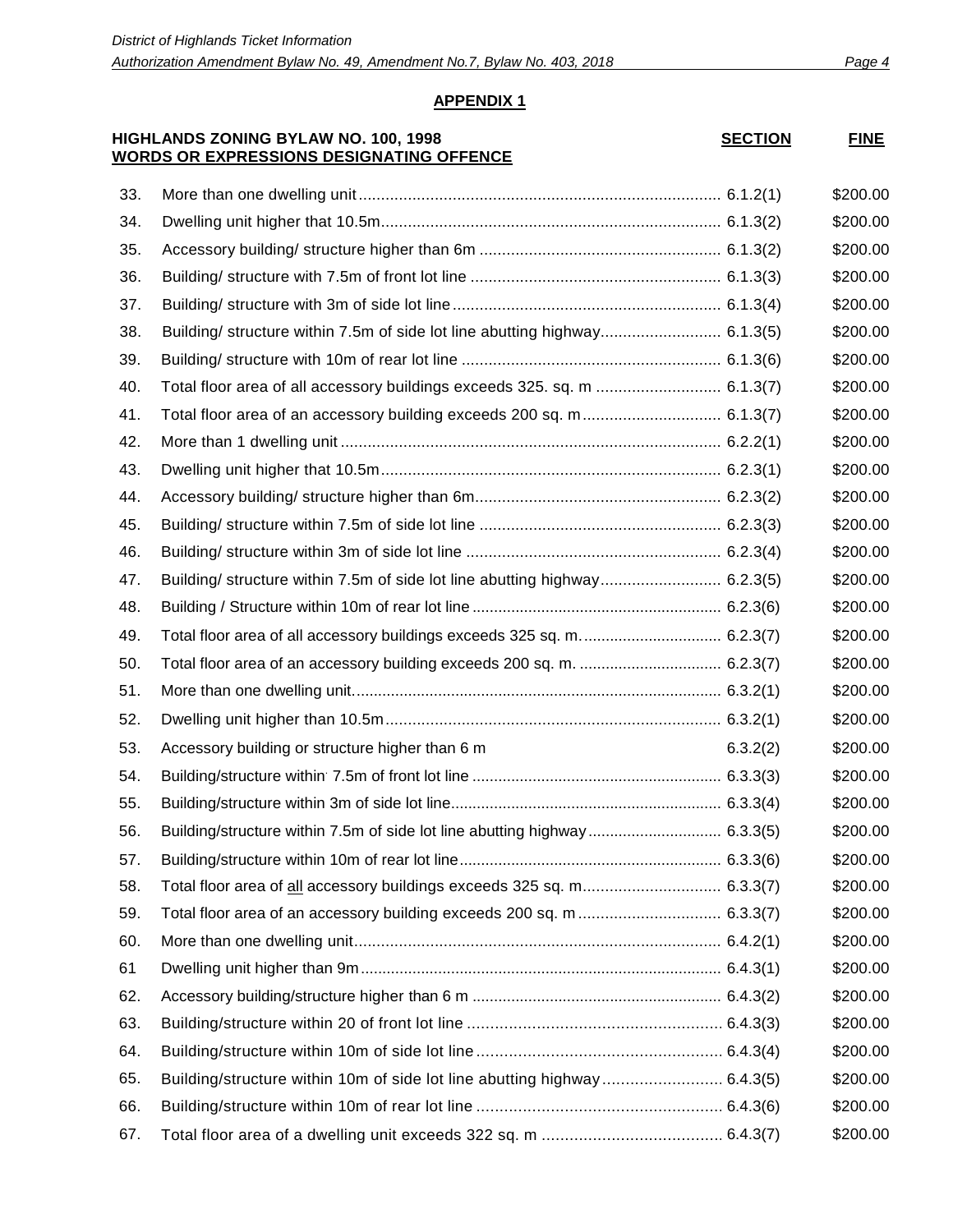**SECTION FINE**

#### **APPENDIX 1**

#### **HIGHLANDS ZONING BYLAW NO. 100, 1998 WORDS OR EXPRESSIONS DESIGNATING OFFENCE**

| 68. | Total combined floor area of all accessory buildings exceeds 275 sq. m  6.4.3(8) | \$200.00 |
|-----|----------------------------------------------------------------------------------|----------|
| 69. |                                                                                  | \$200.00 |
| 70. |                                                                                  | \$200.00 |
| 71. |                                                                                  | \$200.00 |
| 72. |                                                                                  | \$200.00 |
| 73. |                                                                                  | \$200.00 |
| 74. |                                                                                  | \$200.00 |
| 75. | Building/structure within 10m of side lot line abutting highway  6.5.3(5)        | \$200.00 |
| 76. |                                                                                  | \$200.00 |
| 77. |                                                                                  | \$200.00 |
| 78. | Total combined floor area of all accessory buildings exceeds 275 sq m  6.5.3(8)  | \$200.00 |
| 79. |                                                                                  | \$200.00 |
| 80. |                                                                                  | \$200.00 |
| 81. |                                                                                  | \$200.00 |
| 82. |                                                                                  | \$200.00 |
| 83. |                                                                                  | \$200.00 |
| 84. |                                                                                  | \$200.00 |
| 85. |                                                                                  | \$200.00 |
| 86. |                                                                                  | \$200.00 |
| 87. |                                                                                  | \$200.00 |
| 88. |                                                                                  | \$200.00 |
| 89. |                                                                                  | \$200.00 |
| 90. |                                                                                  | \$200.00 |
| 91. |                                                                                  | \$200.00 |
| 92. |                                                                                  | \$200.00 |
| 93. |                                                                                  | \$200.00 |
| 94. |                                                                                  | \$200.00 |
| 95. |                                                                                  | \$200.00 |
| 96. |                                                                                  | \$200.00 |
| 97. |                                                                                  | \$200.00 |
| 98. |                                                                                  | \$200.00 |
| 99. |                                                                                  | \$200.00 |
|     |                                                                                  |          |
|     |                                                                                  | \$200.00 |
|     | 101. Total floor area of all accessory buildings exceeds 275 sq. m  7.2.3(8)     | \$200.00 |
|     | 102. Total floor area of a single accessory building exceeds 200 sq. m  7.2.3(8) | \$200.00 |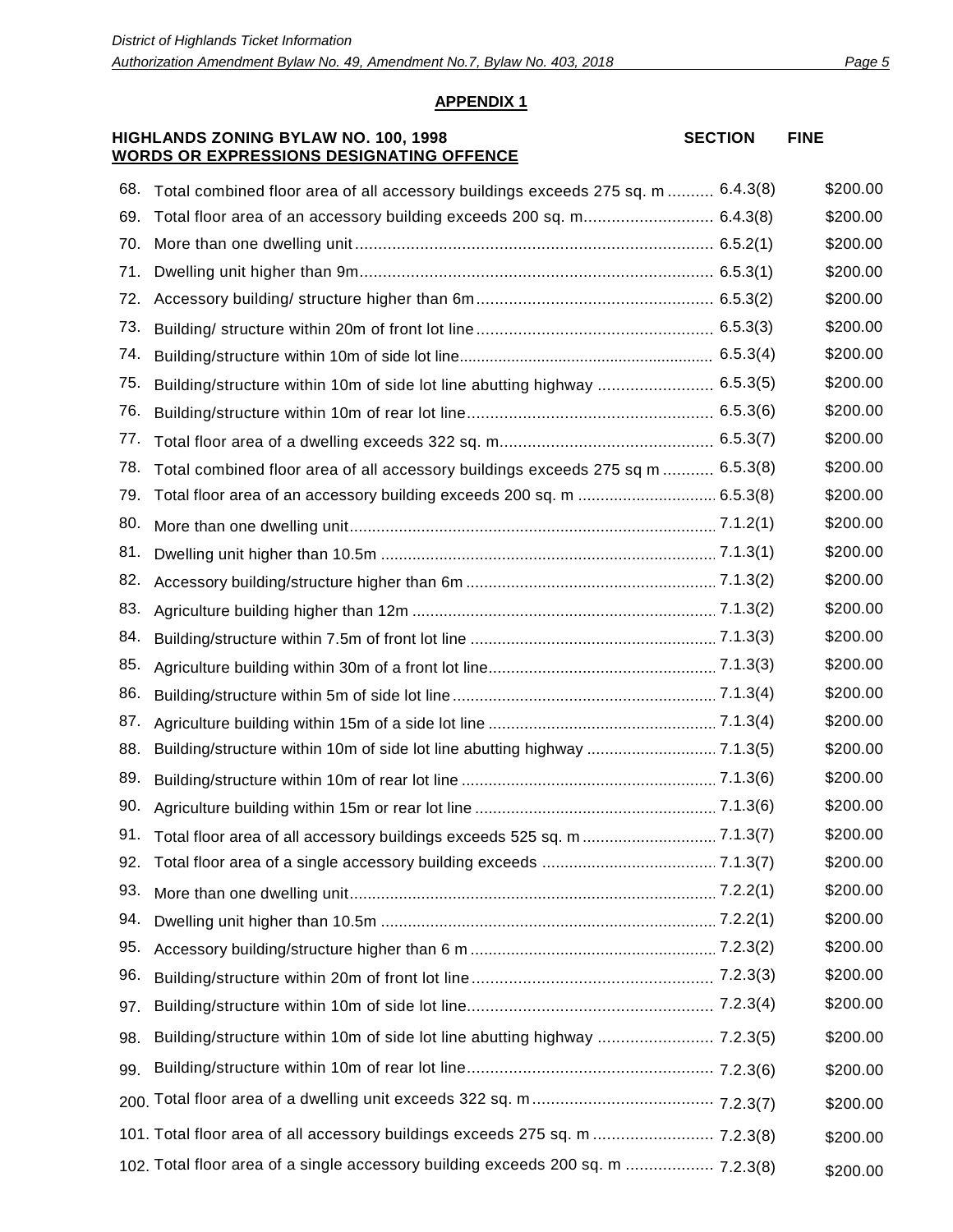#### **HIGHLANDS ZONING BYLAW NO. 100, 1998 WORDS OR EXPRESSIONS DESIGNATING OFFENCE**

**SECTION FINE**

| 103. |                                                                            | \$200.00 |
|------|----------------------------------------------------------------------------|----------|
| 104. |                                                                            | \$200.00 |
| 105. |                                                                            | \$200.00 |
| 106. |                                                                            | \$200.00 |
| 107. |                                                                            | \$200.00 |
| 108. |                                                                            | \$200.00 |
| 109. |                                                                            | \$200.00 |
| 110. |                                                                            | \$200.00 |
| 111. | Building/structure within 10m of side lot line abutting highway 7.3.3(5)   | \$200.00 |
| 112. |                                                                            | \$200.00 |
| 113. |                                                                            | \$200.00 |
| 114. | Total floor area of all accessory buildings exceeds 525 sq. m7.3.3(7)      | \$200.00 |
| 115. | Total floor area of a single accessory building exceeds 300 sq. m 7.3.3(7) | \$200.00 |
| 116. |                                                                            | \$200.00 |
| 117. |                                                                            | \$200.00 |
| 118. |                                                                            | \$200.00 |
| 119. |                                                                            | \$200.00 |
| 120. |                                                                            | \$200.00 |
| 121. |                                                                            | \$200.00 |
| 122. |                                                                            | \$200.00 |
| 123. |                                                                            | \$200.00 |
| 124. |                                                                            | \$200.00 |
| 125. |                                                                            | \$200.00 |
| 126. |                                                                            | \$200.00 |
| 127. |                                                                            | \$200.00 |
| 128. |                                                                            | \$200.00 |
| 129. | Total floor area of all accessory buildings exceeds 525 sq. m7.3A.3(7)     | \$200.00 |
| 130. | Total floor area of a single accessory building exceeds 300 sq. m7.3A.3(7) | \$200.00 |
| 131. |                                                                            | \$200.00 |
| 132. |                                                                            | \$200.00 |
|      |                                                                            |          |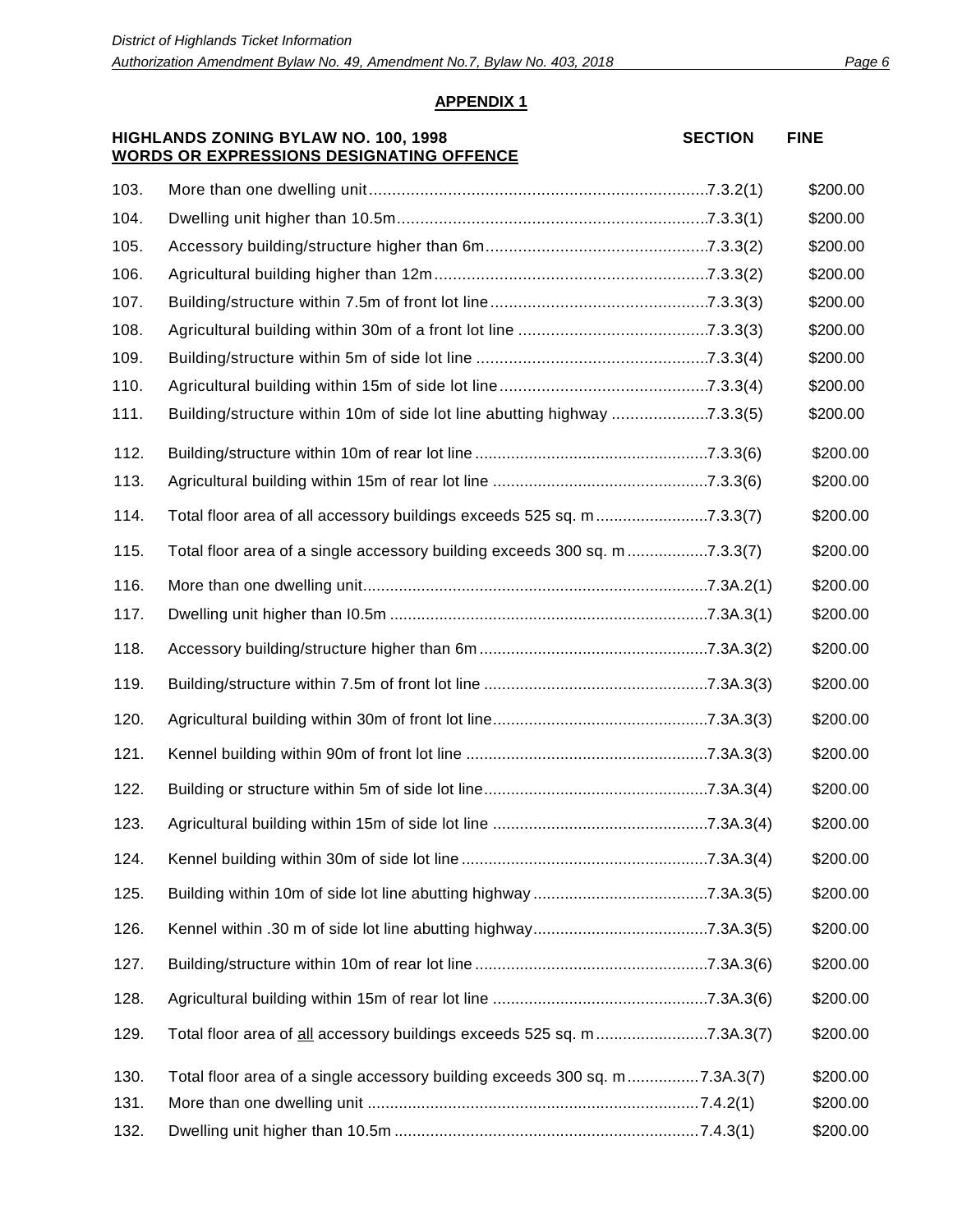#### **HIGHLANDS ZONING BYLAW NO. 100, 1998 WORDS ON EXPRESSIONS DESIGNATING OFFENCE** SECTION FINE

| 133. |                                                                            | \$200.00 |
|------|----------------------------------------------------------------------------|----------|
| 134. |                                                                            | \$200.00 |
| 135. |                                                                            | \$200.00 |
| 136. |                                                                            | \$200.00 |
| 137. |                                                                            | \$200.00 |
| 138. |                                                                            | \$200.00 |
| 139. | Building/structure within 10m of side lot line abutting highway 7.4.3(5)   | \$200.00 |
| 140. |                                                                            | \$200.00 |
| 141. |                                                                            | \$200.00 |
| 142. | Total floor area of all accessory buildings exceeds 525 sq.m 7.4.3(7)      | \$200.00 |
| 143. | Total floor area of a single accessory building exceeds 300 sq. m7.4.3(7)  | \$200.00 |
| 144. |                                                                            | \$200.00 |
| 145. |                                                                            | \$200.00 |
| 146. |                                                                            | \$200.00 |
| 147. |                                                                            | \$200.00 |
| 148. |                                                                            | \$200.00 |
| 149. |                                                                            | \$200.00 |
| 150. |                                                                            | \$200.00 |
| 151. |                                                                            | \$200.00 |
| 152. | Building/structure within 10m of side lot line abutting highway 8.1.3(5)   | \$200.00 |
| 153. |                                                                            | \$200.00 |
| 154. |                                                                            | \$200.00 |
| 155. | Total floor area of all accessory buildings exceeds 525 sq. m8.1.3(7)      | \$200.00 |
| 156. |                                                                            | \$200.00 |
| 157. |                                                                            | \$200.00 |
| 158. |                                                                            | \$200.00 |
| 159. |                                                                            | \$200.00 |
| 160. |                                                                            | \$200.00 |
| 161. |                                                                            | \$200.00 |
| 162. |                                                                            | \$200.00 |
| 163. |                                                                            | \$200.00 |
| 164. |                                                                            | \$200.00 |
| 165. | Building / structure within 10m of side lot line abutting highway 8.2.3(5) | \$200.00 |
| 166. |                                                                            | \$200.00 |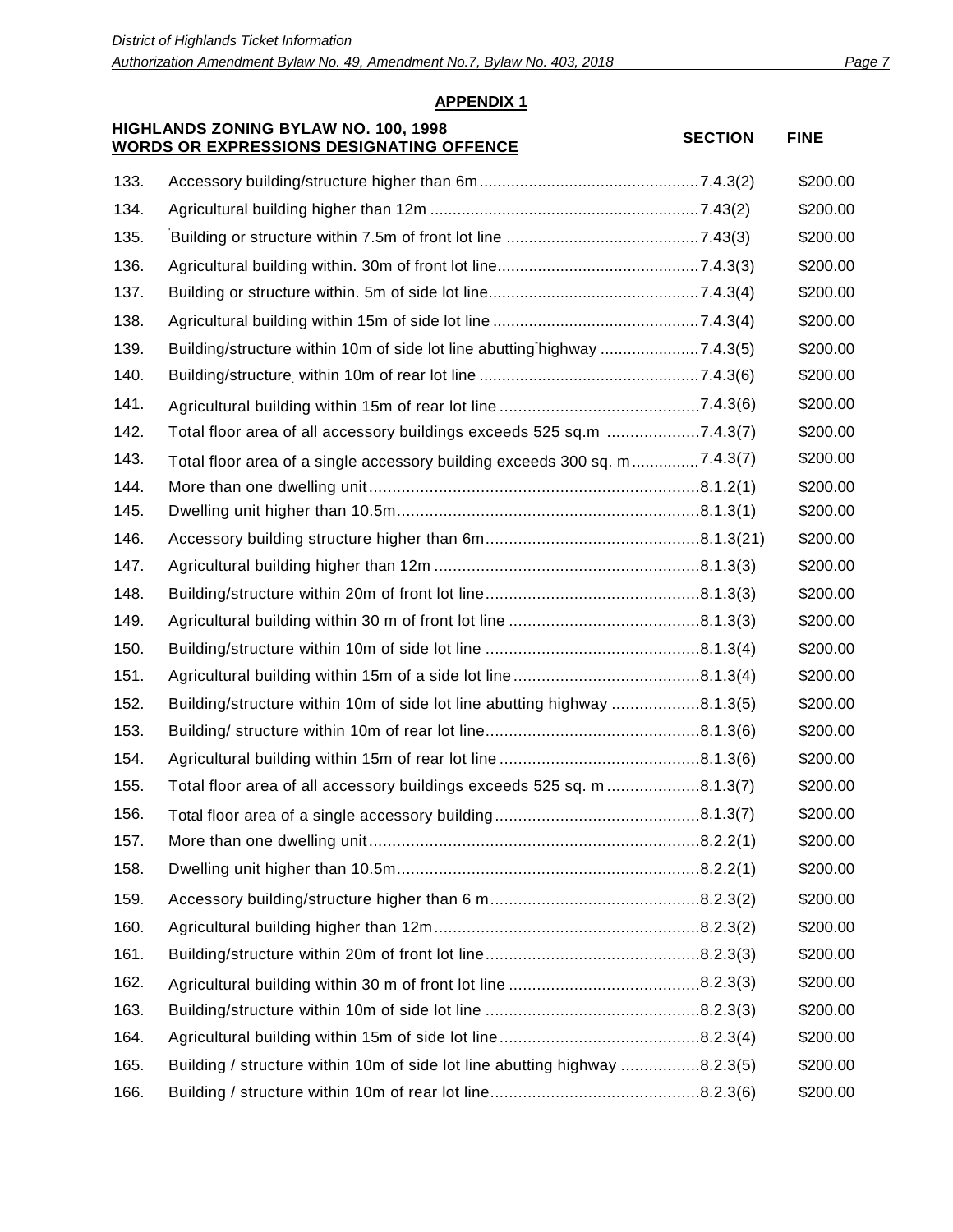#### **HIGHLANDS ZONING BYLAW NO. 100, 1998 WORDS ON EXPRESSIONS DESIGNATING OFFENCE** SECTION FINE

| 167. |                                                                            | \$200.00 |
|------|----------------------------------------------------------------------------|----------|
| 168. | Total floor area of all accessory buildings exceeds 525 sq. m8.2.3(7)      | \$200.00 |
| 169. | Total floor area of a single accessory building exceeds 300 sq. m8.2.3(7)  | \$200.00 |
| 170. |                                                                            | \$200.00 |
| 171. |                                                                            | \$200.00 |
| 172. |                                                                            | \$200.00 |
| 173. | Building/structure within 10m of side lot line abutting highway 9.1.2(5)   | \$200.00 |
| 174. |                                                                            | \$200.00 |
| 175. |                                                                            | \$200.00 |
| 176. | Total floor area of all buildings on a lot exceeds 75 sq. m 9.1.2(8)       | \$200.00 |
| 177. |                                                                            | \$200.00 |
| 178. |                                                                            | \$200.00 |
| 179. |                                                                            | \$200.00 |
| 180. | Building/structure within 10m of side lot line abutting highway 9.2.2(5)   | \$200.00 |
| 181. |                                                                            | \$200.00 |
| 182. |                                                                            | \$200.00 |
| 183. | Total floor area of all buildings on a lot exceeds 600 sq. m 9.2.2(8)      | \$200.00 |
| 184. |                                                                            | \$200.00 |
| 185. |                                                                            | \$200.00 |
| 186. |                                                                            | \$200.00 |
| 187. |                                                                            | \$200.00 |
| 188. |                                                                            | \$200.00 |
| 189. | Building / structure within 10m of side lot line abutting highway 9.3.3(5) | \$200.00 |
| 190. |                                                                            | \$200.00 |
| 191. |                                                                            | \$200.00 |
| 192. |                                                                            | \$200.00 |
| 193. |                                                                            | \$200.00 |
| 194. |                                                                            | \$200.00 |
| 195. | Unenclosed storage higher that 3.5m within 30 m of a lot line11.2.3(3)     | \$200.00 |
| 196. |                                                                            | \$200.00 |
| 197. |                                                                            | \$200.00 |
| 198. | Building/ structure within 10m of side lot line abutting highway 11.1.3(6) | \$200.00 |
| 199. |                                                                            | \$200.00 |
| 200. |                                                                            | \$200.00 |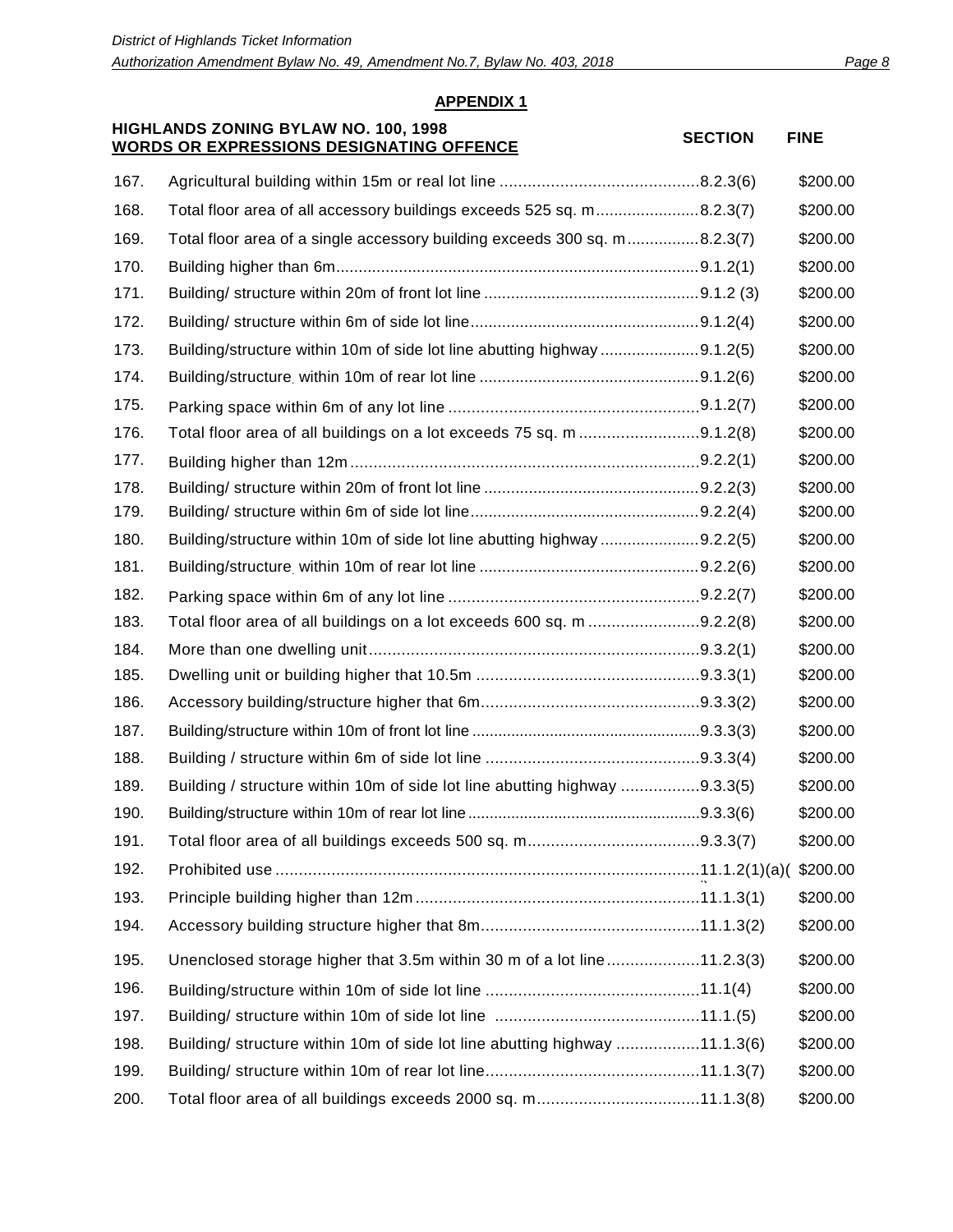## **CAPITAL REGIONAL DISTRICT UNSIGHTLY PREMISES BYLAW NO. 1, 1991 WORDS OR EXPRESSIONS DESIGNATING OFFENCE**

|  | <b>SECTION</b> | <b>FINE</b> |
|--|----------------|-------------|
|  |                | \$200.00    |
|  |                | \$200.00    |
|  |                | \$200.00    |
|  |                | \$200.00    |
|  |                | \$200.00    |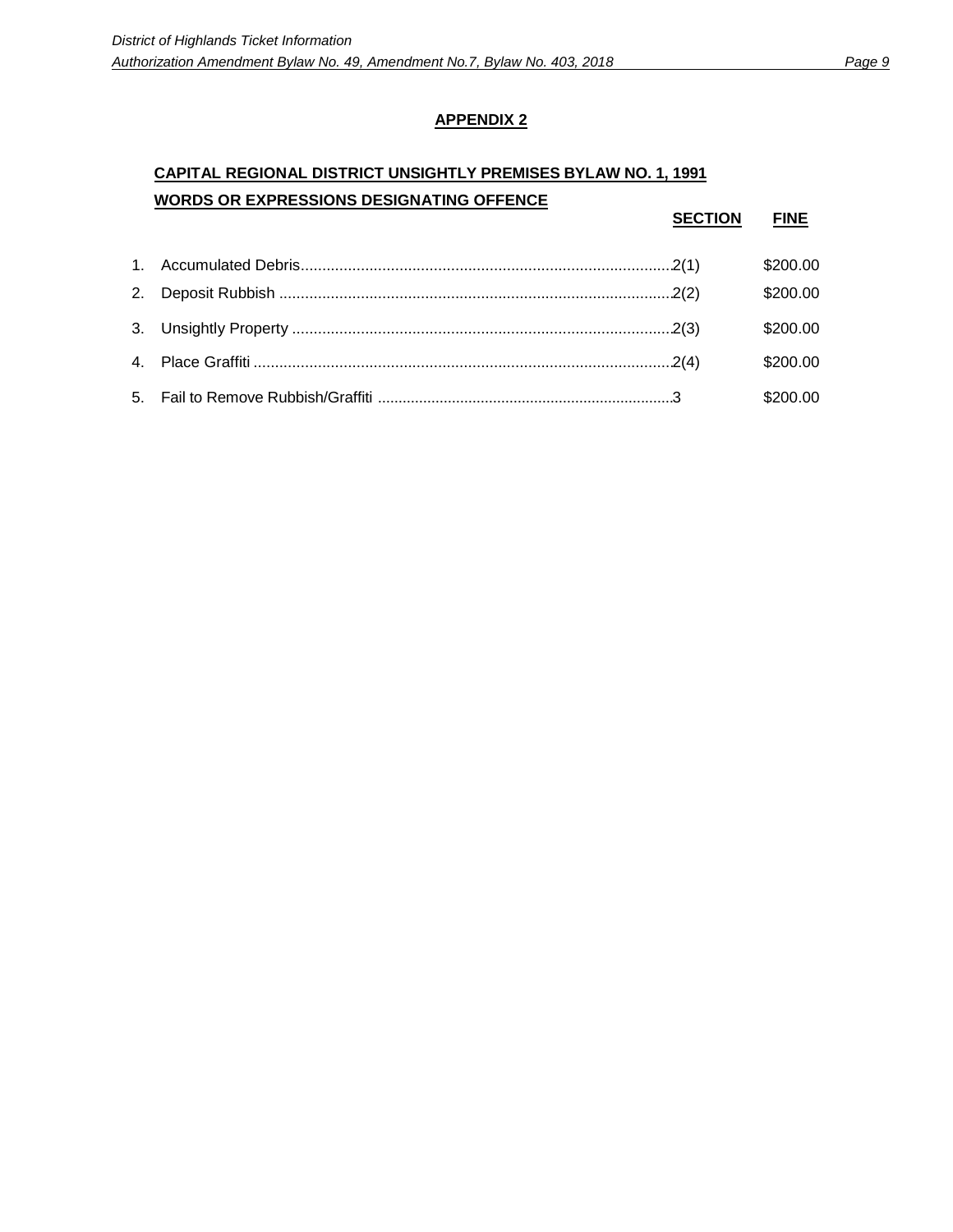#### **DISTRICT OF HIGHLANDS BUILDING REGULATION BYLAW NO. 192, 2003**

#### **WORDS OR EXPRESSIONS DESIGNATING OFFENCE**

|                  | <b>SECTION</b> | <b>FINE</b> |
|------------------|----------------|-------------|
| 1 <sub>1</sub>   |                | \$200.00    |
| 2.               |                | \$200.00    |
| 3.               |                | \$200.00    |
| $\overline{4}$ . |                | \$200.00    |
| 5.               |                | \$200.00    |
| 6.               |                | \$200.00    |
| 7 <sub>1</sub>   |                | \$1000.00   |
| 8.               |                | \$200.00    |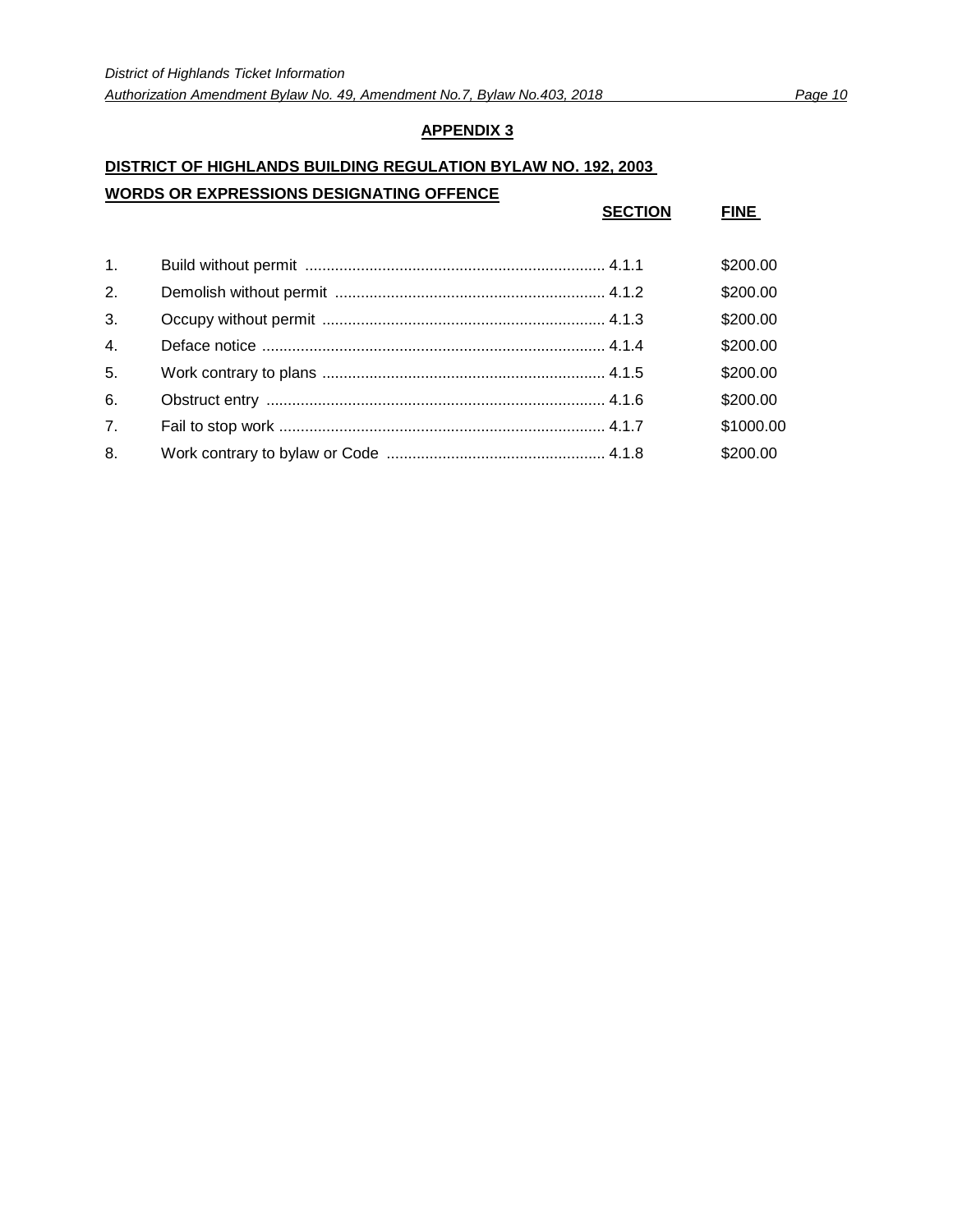#### **CAPITAL REGIONAL DISTRICT ANIMAL REGULATION AND IMPOUNDING BYLAW NO. 1, 1986**

|             | <b>WORDS OR EXPRESSIONS DESIGNATING OFFENCE</b> | <b>SECTION</b> | <b>FINE</b> |
|-------------|-------------------------------------------------|----------------|-------------|
| $1_{\cdot}$ |                                                 |                | \$50.00     |
| 2.          |                                                 |                | \$50.00     |
| 3.          |                                                 |                | \$75.00     |
| 4.          |                                                 |                | \$150.00    |
| 5.          |                                                 |                | \$75.00     |
| 6.          |                                                 |                | \$200.00    |
| 7.          |                                                 |                | \$200.00    |
| 8.          |                                                 |                | \$200.00    |
| 9.          |                                                 |                | \$50.00     |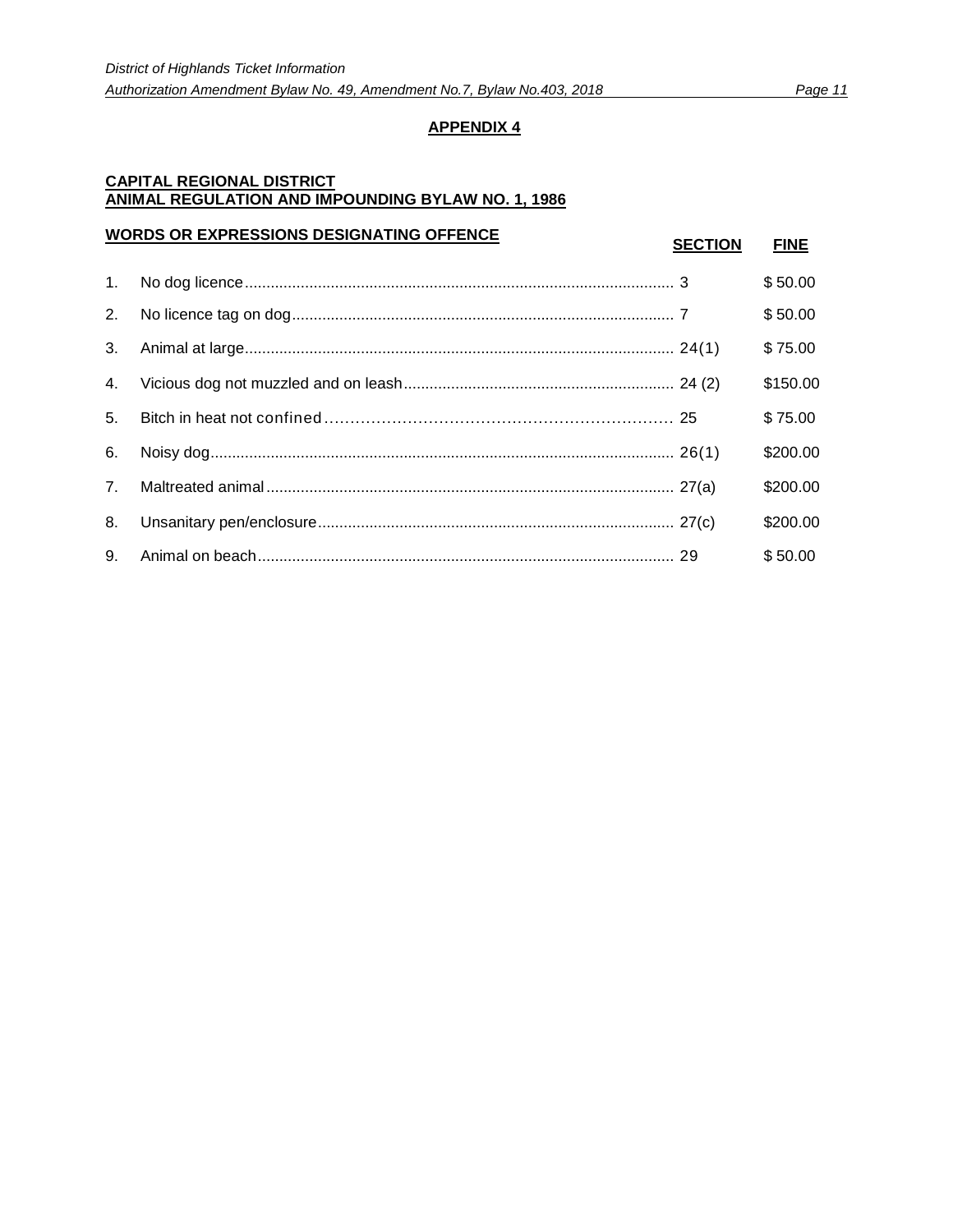## **CAPITAL REGIONAL DISTRICT NOISE SUPPRESSION BYLAW, 1981 WORDS OR EXPRESSIONS DESIGNATING OFFENCE**

**SECTION FINE**

|                | 2(2) | \$200.00 |
|----------------|------|----------|
| 2 <sup>1</sup> |      | \$200.00 |
| 3.             | 3(1) | \$200.00 |
| 4 <sup>1</sup> | 3(3) | \$200.00 |
| 5.             | 3(4) | \$200.00 |
| 6.             | 3(5) | \$200.00 |
| 7 <sub>1</sub> | 3(6) | \$200.00 |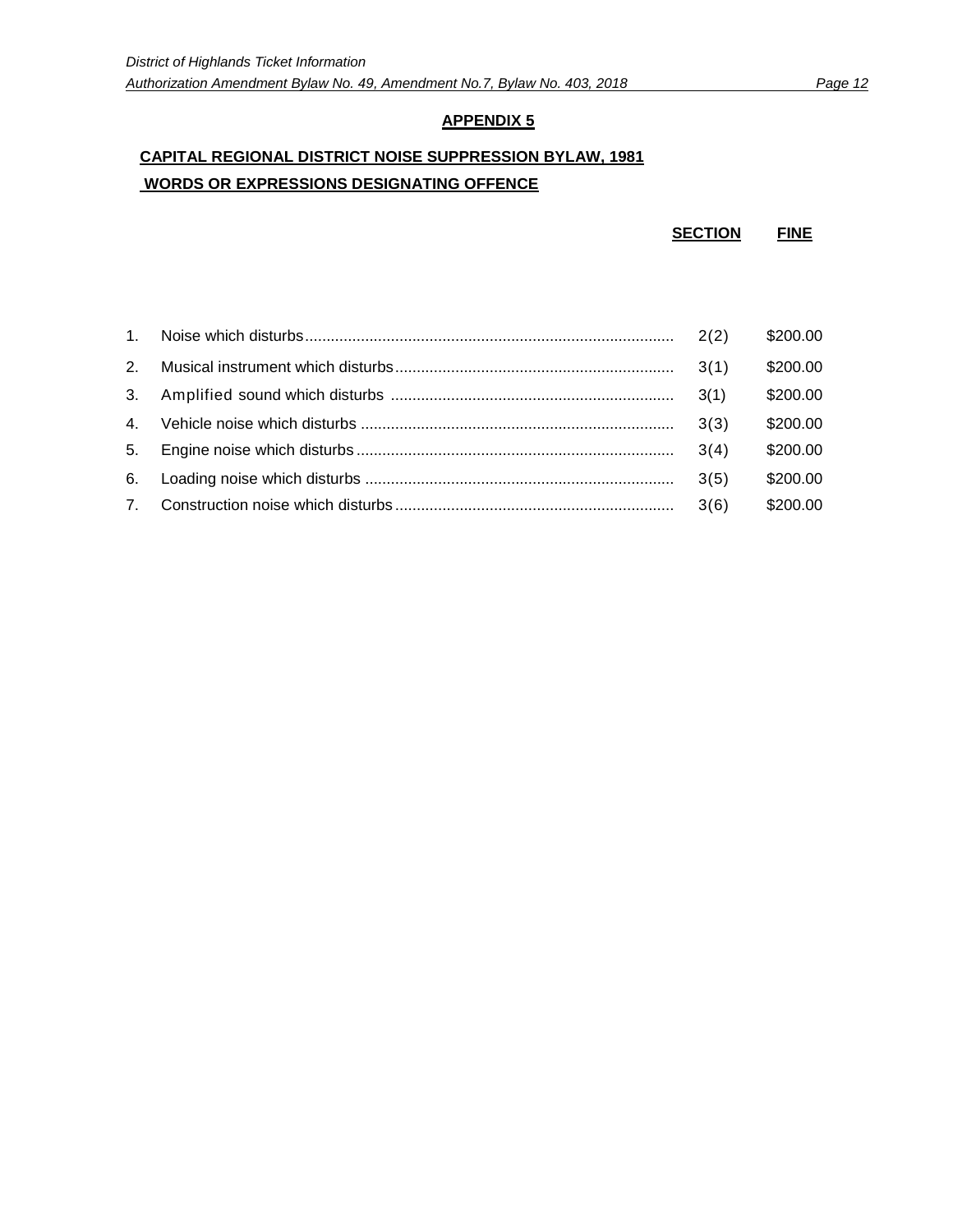| DISTRICT OF HIGHLANDS FIRE SERVICES BYLAW NO. 264, 2010 |                                                                         |            | <b>FINE</b> |  |  |
|---------------------------------------------------------|-------------------------------------------------------------------------|------------|-------------|--|--|
| <u>WORDS OR EXPRESSIONS DESIGNATING OFFENCE</u>         |                                                                         |            |             |  |  |
| 1.                                                      |                                                                         | 9(a)       | \$500.00    |  |  |
| 2.                                                      | Fail to have adult in charge and in attendance, or sufficient tools and | 9(c)       | \$200.00    |  |  |
| 4.                                                      |                                                                         | 9(d)       | \$200.00    |  |  |
| 5.                                                      |                                                                         | 9(e)       | \$200.00    |  |  |
| 6.                                                      |                                                                         | 9(g)       | \$200.00    |  |  |
| 7 <sub>1</sub>                                          |                                                                         | 12         | \$200.00    |  |  |
| 8.                                                      |                                                                         | 13(a)      | \$200.00    |  |  |
| 9.                                                      |                                                                         | 13(b)      | \$200.00    |  |  |
| 10.                                                     |                                                                         | 13(c)      | \$200.00    |  |  |
| 11.                                                     | Park within 15 metres of fire hydrant/ stand pipe                       | 13(d)      | \$200.00    |  |  |
| 12.                                                     |                                                                         | 13(e)      | \$200.00    |  |  |
| 13.                                                     |                                                                         | 13(f)      | \$200.00    |  |  |
| 14.                                                     |                                                                         | 13(g)      | \$200.00    |  |  |
| 15.                                                     |                                                                         | 13(g)(i)   | \$200.00    |  |  |
| 16.                                                     |                                                                         | 13(h)      | \$200.00    |  |  |
| 17.                                                     |                                                                         | 13(i)      | \$200.00    |  |  |
| 18.                                                     | Obstruct, hinder, delay fire apparatus/ vehicle/ equipment              | 13(k)      | \$200.00    |  |  |
| 19.                                                     |                                                                         | 13(l)      | \$200.00    |  |  |
| 20.                                                     |                                                                         | 14(ai-avi) | \$200.00    |  |  |
| 21.                                                     |                                                                         | 15(a)      | \$200.00    |  |  |
| 22.                                                     |                                                                         | 16(a)      | \$200.00    |  |  |
| 23.                                                     |                                                                         | 19(a)      | \$200.00    |  |  |
| 24.                                                     | Prevent entry onto premises for which a fire alarm has been received    | 19(c)      | \$200.00    |  |  |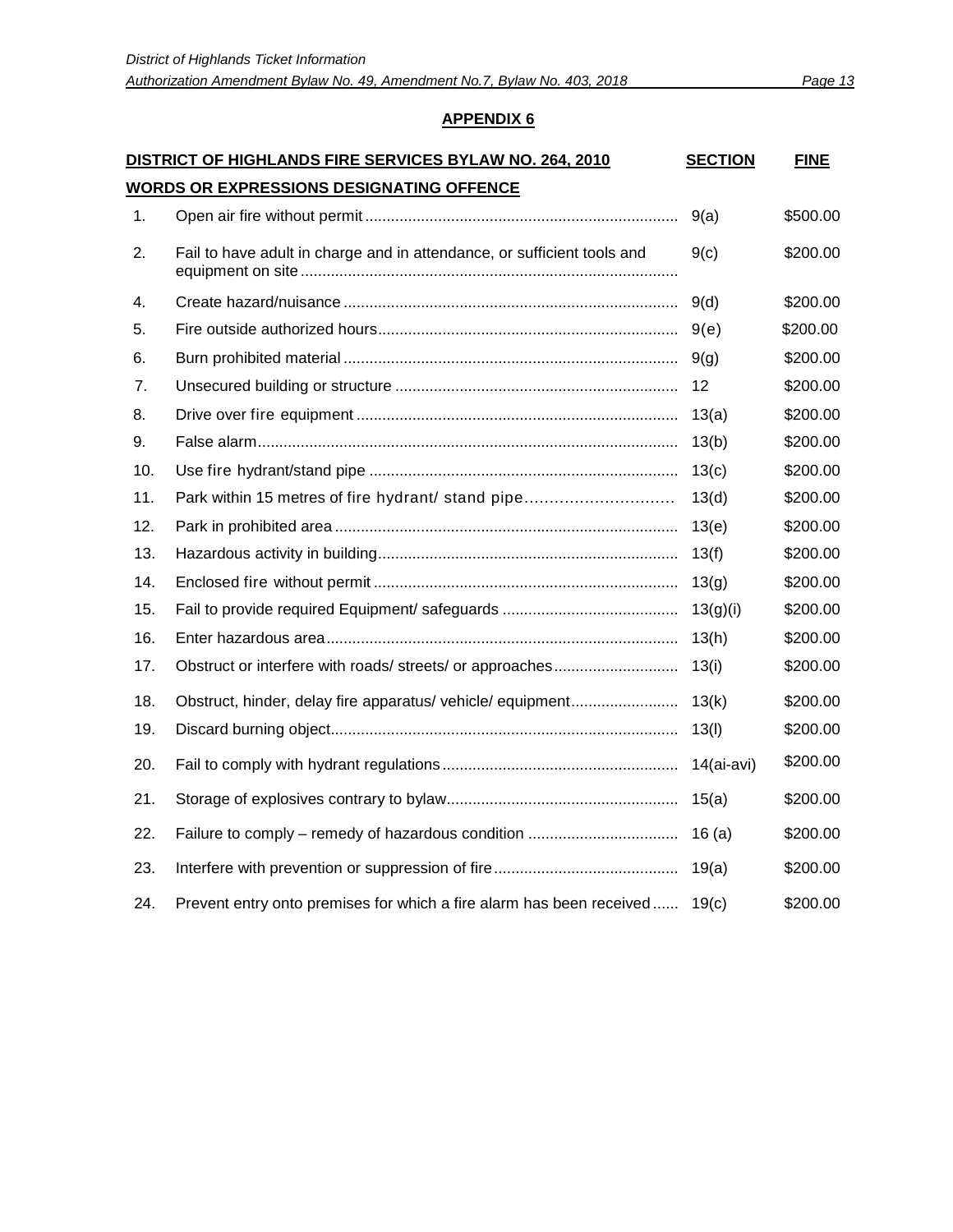#### **DISTRICT OF HIGHLANDS TREE MANAGEMENT BYLAW NO. 10, 1994**

| <b>WORDS OR EXPRESSIONS DESIGNATING OFFENCE</b> |  |          | <b>FINE</b> |
|-------------------------------------------------|--|----------|-------------|
| 1.                                              |  | 3(a)     | \$200.00    |
| 2.                                              |  | 3(b)     | \$1000.00   |
| 3.                                              |  | 3(c)     | \$1000.00   |
| 4.                                              |  | 3(d)(i)  | \$500.00    |
| 5.                                              |  | 3(e)(i)  | \$200.00    |
| 6.                                              |  | 3(e)(ii) | \$1000.00   |
| 7 <sub>1</sub>                                  |  | 5        | \$1000.00   |
| 8.                                              |  | 6        | \$1000.00   |
| 9.                                              |  | 7(a)     | \$200.00    |
| 10.                                             |  | 7(b)     | \$200.00    |
| 11.                                             |  | 16(b)    | \$200.00    |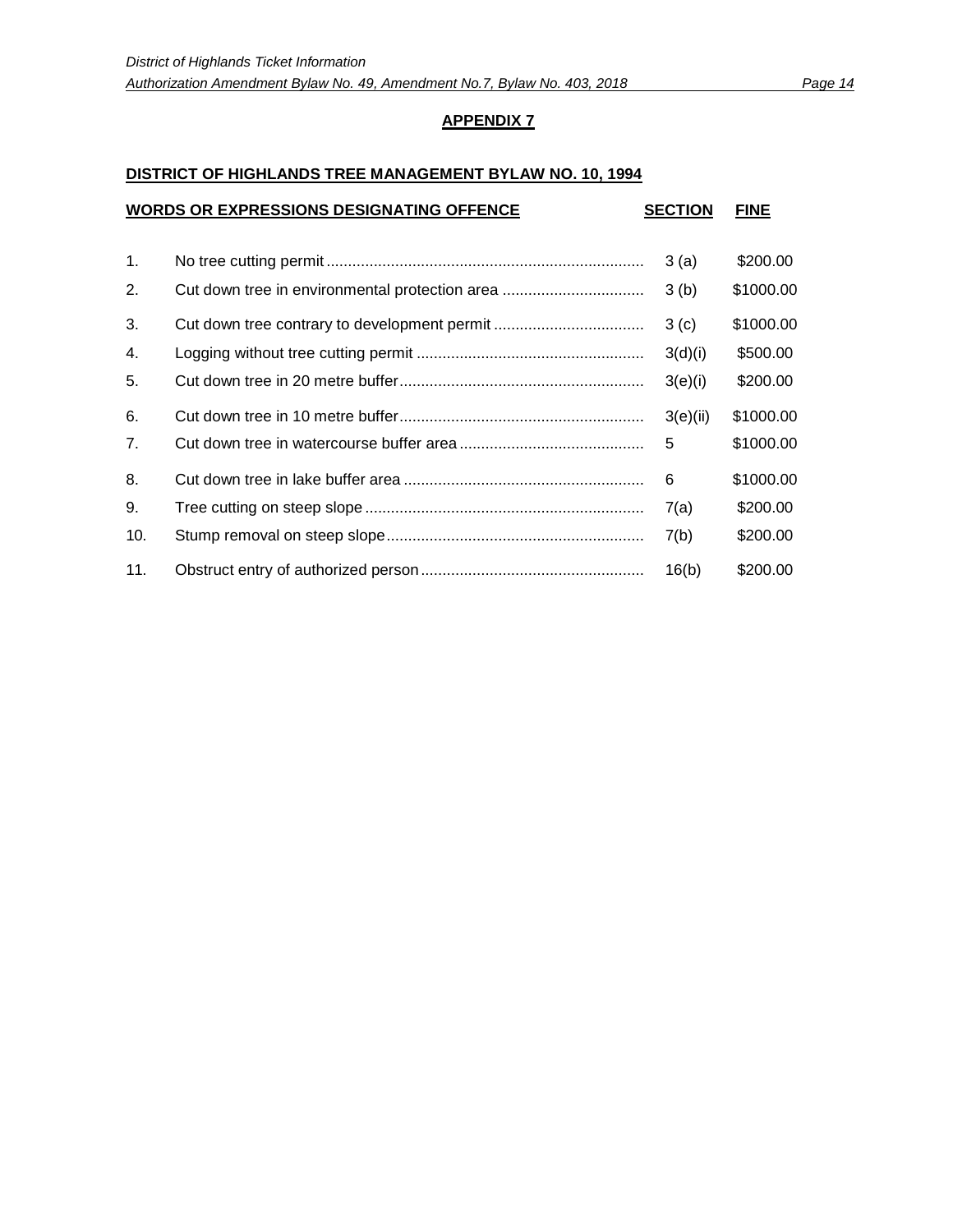## **DISTRICT OF HIGHLANDS BYLAW NO. 300 TO REGULATE ROADS AND TRAFFIC WORDS OR EXPRESSIONS DESIGNATING OFFENSE**

|     | <u>10 Un em neconomo e estonamilo Un emol</u>                    | <b>SECTION</b> | <b>FINE</b> |
|-----|------------------------------------------------------------------|----------------|-------------|
| 1.  |                                                                  | 2.03           | \$200.00    |
| 2.  |                                                                  | 2.06           | \$200.00    |
| 3.  |                                                                  | 2.07           | \$200.00    |
| 4.  |                                                                  | 2.08           | \$200.00    |
| 5.  |                                                                  | 3.01           | \$200.00    |
| 6.  | Fail to obey direction of police officer/ fire department member | 4.02           | \$200.00    |
| 7.  |                                                                  | 4.03           | \$200.00    |
| 8.  |                                                                  | 5.04           | \$50.00     |
| 9.  |                                                                  | 5.05           | \$50.00     |
| 10. |                                                                  | 5.06           | \$25.00     |
| 11. |                                                                  | 5.09           | \$25.00     |
| 12. |                                                                  | 5.10(a)        | \$50.00     |
| 13. |                                                                  | 5.10(b)        | \$50.00     |
| 14. |                                                                  | 5.11           | \$50.00     |
| 15. |                                                                  | 5.12(a)        | \$50.00     |
| 16. |                                                                  | 5.12(b)        | \$25.00     |
| 17. |                                                                  | 5.12(c)        | \$50.00     |
| 18. |                                                                  | 5.12(d)        | \$50.00     |
| 19. |                                                                  | 5.12(e)        | \$50.00     |
| 20. |                                                                  | 5.12(f)        | \$50.00     |
| 21. |                                                                  | 5.12(g)(i)     | \$50.00     |
| 22. |                                                                  | 5.12(g)(ii)    | \$50.00     |
| 23. |                                                                  | 5.12(h)        | \$50.00     |
| 24. |                                                                  | 5.12(i)        | \$50.00     |
| 25. |                                                                  | 5.12(j)        | \$50.00     |
| 26. |                                                                  | 5.12(k)        | \$50.00     |
| 27. |                                                                  | 5.12(l)        | \$50.00     |
| 28. |                                                                  | 5.12(m)        | \$50.00     |
| 29. |                                                                  | 5.16           | \$75.00     |
| 30. |                                                                  | 5.17           | \$200.00    |
| 31. |                                                                  | 6.01           | \$500.00    |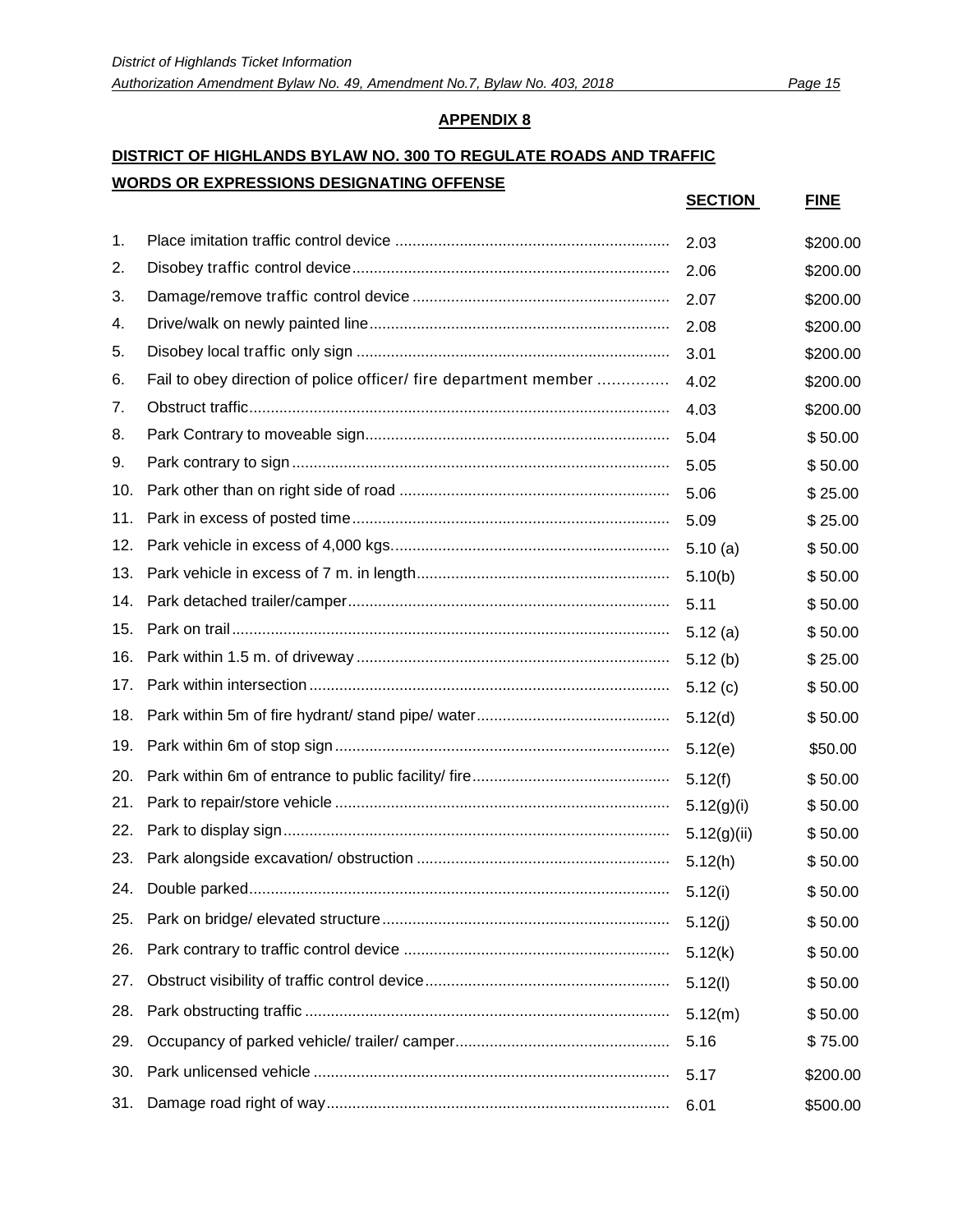# **DISTRICT OF HIGHLANDS BYLAW NO. 300 TO REGULATE ROADS AND TRAFFIC**

**APPENDIX 8**

## **WORDS OR EXPRESSIONS DESIGNATING OFFENSE**

**SECTION FINE**

| 32. |                                                                                    | \$200.00 |
|-----|------------------------------------------------------------------------------------|----------|
| 33. |                                                                                    | \$200.00 |
| 34. | No permit to occupy road right-of-way for building construction/ repair/ demo 6.05 | \$200.00 |
| 35. |                                                                                    | \$200.00 |
| 36. |                                                                                    | \$200.00 |
| 37. |                                                                                    | \$200.00 |
| 38. |                                                                                    | \$200.00 |
| 39. |                                                                                    | \$200.00 |
| 40. |                                                                                    | \$200.00 |
| 41. |                                                                                    | \$200.00 |
| 42. |                                                                                    | \$200.00 |
| 43. | Place wood/bricks/blocks/rock/stones/debris on road right of way 6.14              | \$200.00 |
| 44. |                                                                                    | \$200.00 |
| 45. | Wood/ coal deposited on road right of way in excess of 24 hours  6.16              | \$200.00 |
| 46. |                                                                                    | \$200.00 |
| 47. |                                                                                    | \$200.00 |
| 48. | Remove material from road right of way/ park/ public property without permit 6.19  | \$200.00 |
| 49. |                                                                                    | \$200.00 |
| 50. |                                                                                    | \$200.00 |
| 51. |                                                                                    | \$200.00 |
| 52. |                                                                                    | \$200.00 |
| 53. |                                                                                    | \$200.00 |
| 54. |                                                                                    | \$200.00 |
| 55. |                                                                                    | \$200.00 |
| 56. |                                                                                    | \$200.00 |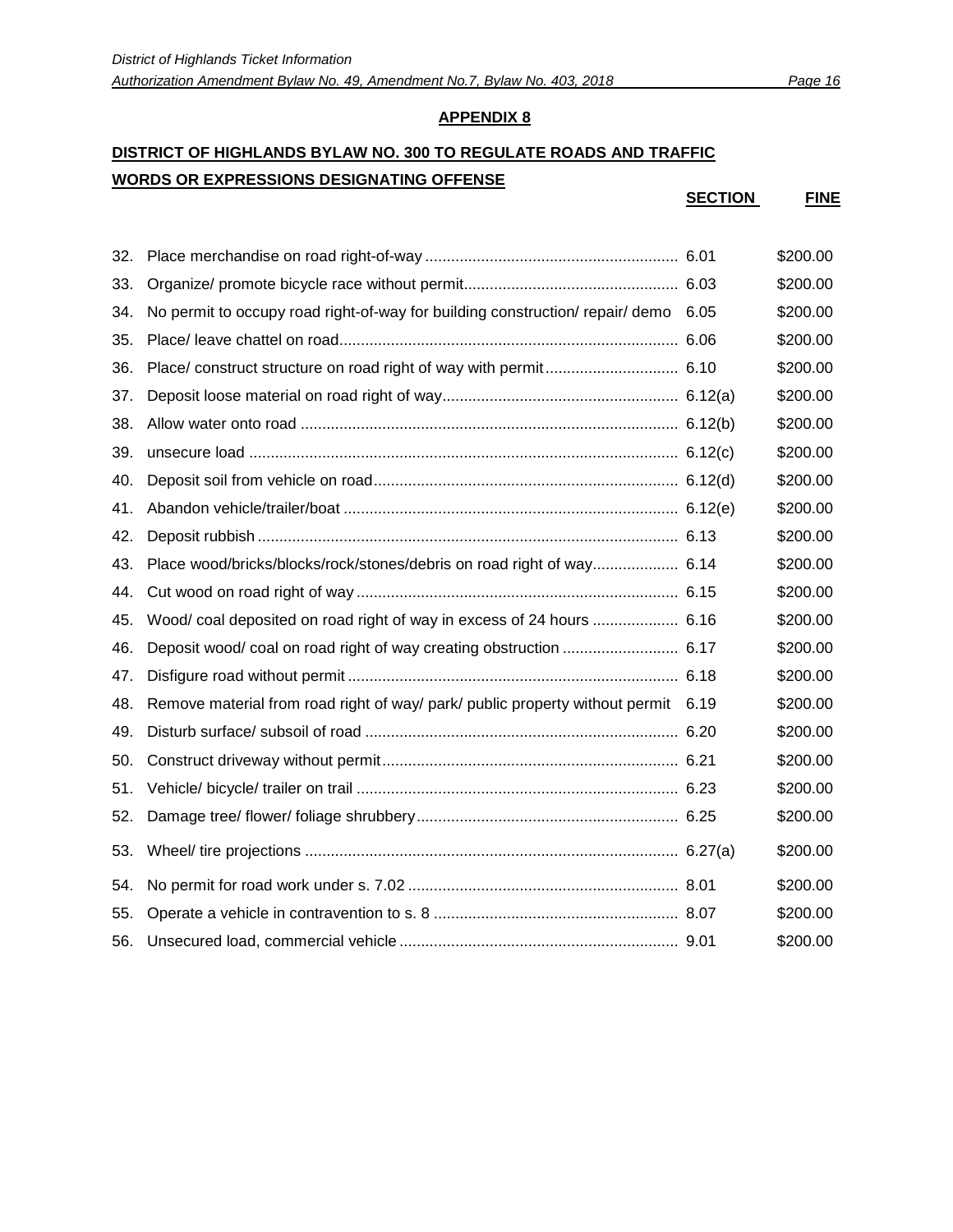## **DISTRICT OF HIGHLANDS BLASTING BYLAW NO. 67, 1999**

|                | <b>WORDS OR EXPRESSIONS DESIGNATING OFFENCE</b> | <b>SECTION</b> | FINE      |
|----------------|-------------------------------------------------|----------------|-----------|
| $\mathbf{1}$ . |                                                 |                | \$500.00  |
| 2.             |                                                 |                | \$200.00  |
| 3.             |                                                 |                | \$200.00  |
| $\mathbf{4}$ . |                                                 |                | \$200.00  |
| 5.             |                                                 |                | \$200.00  |
| 6.             | Blasting contrary to any description/ plans/    |                | \$1000.00 |
| 7 <sub>1</sub> |                                                 |                | \$1000.00 |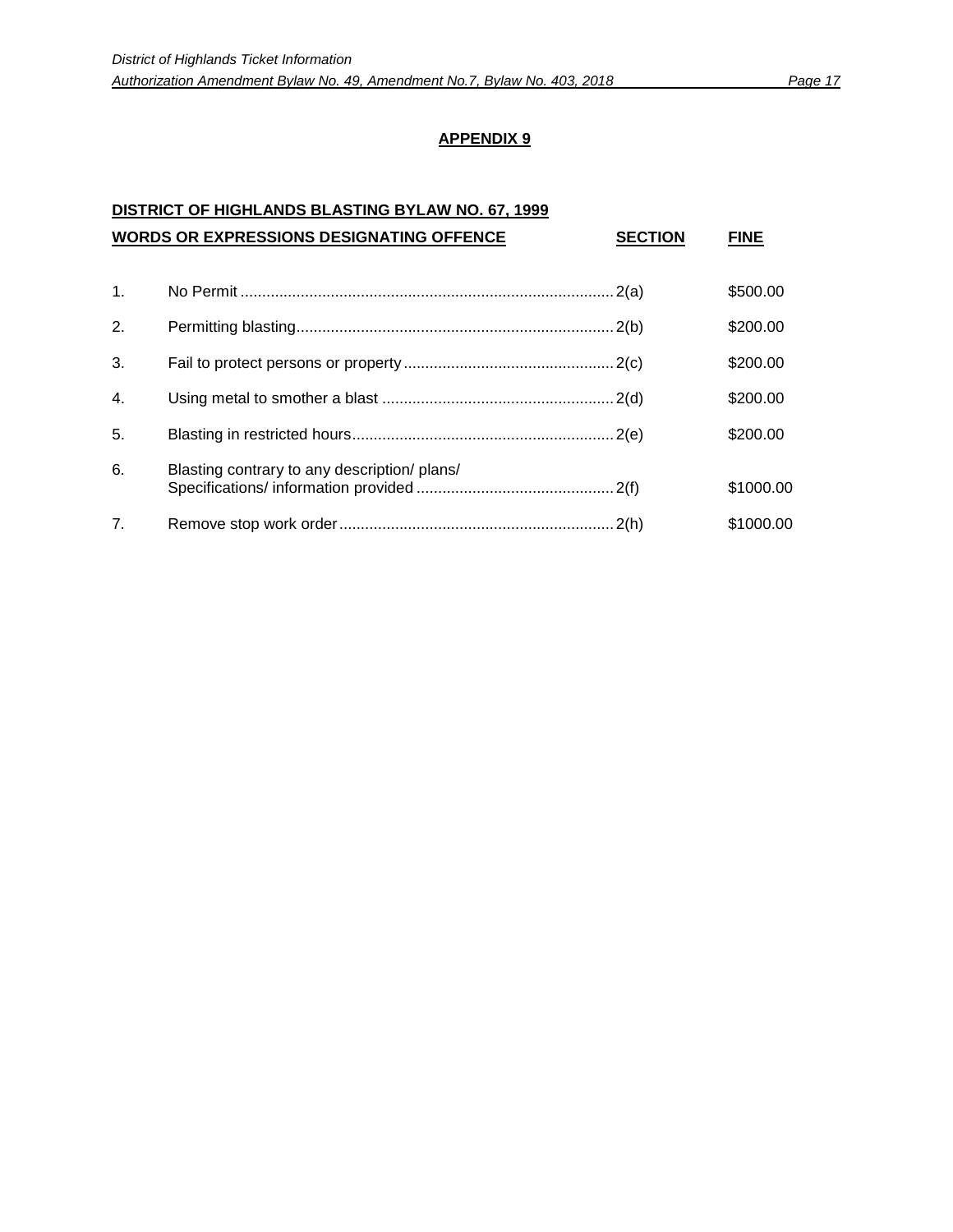## **DISTRICT OF HIGHLANDS FIREWORKS REGULATION BYLAW NO. 254 WORDS OR EXPRESSIONS DESIGNATING OFFENCE SECTION FINE**

| $\mathbf{1}$ . |                                                                                                                           | 3.1  | \$500.00 |
|----------------|---------------------------------------------------------------------------------------------------------------------------|------|----------|
| 2.             | No person shall buy, sell, hold, possess, store, discharge, or otherwise use                                              | 3.2  | \$200.00 |
| 3.             | No person may buy, sell, hold, possess, store, discharge, or otherwise use                                                | 3.3  | \$200.00 |
| 4.             | No person may hold, possess, store, discharge, or otherwise use<br>consumer fireworks or display fireworks without permit | 3.4  | \$200.00 |
| 5.             |                                                                                                                           | 3.5  | \$200.00 |
| 6.             |                                                                                                                           | 3.6  | \$200.00 |
| 7 <sub>1</sub> |                                                                                                                           | 3.7  | \$200.00 |
| 8.             |                                                                                                                           | 3.8  | \$200.00 |
| 9.             |                                                                                                                           | 3.9  | \$200.00 |
| 10.            |                                                                                                                           | 3.10 | \$200.00 |
| 11.            |                                                                                                                           | 3.11 | \$500.00 |
| 12.            |                                                                                                                           | 7.3  | \$250.00 |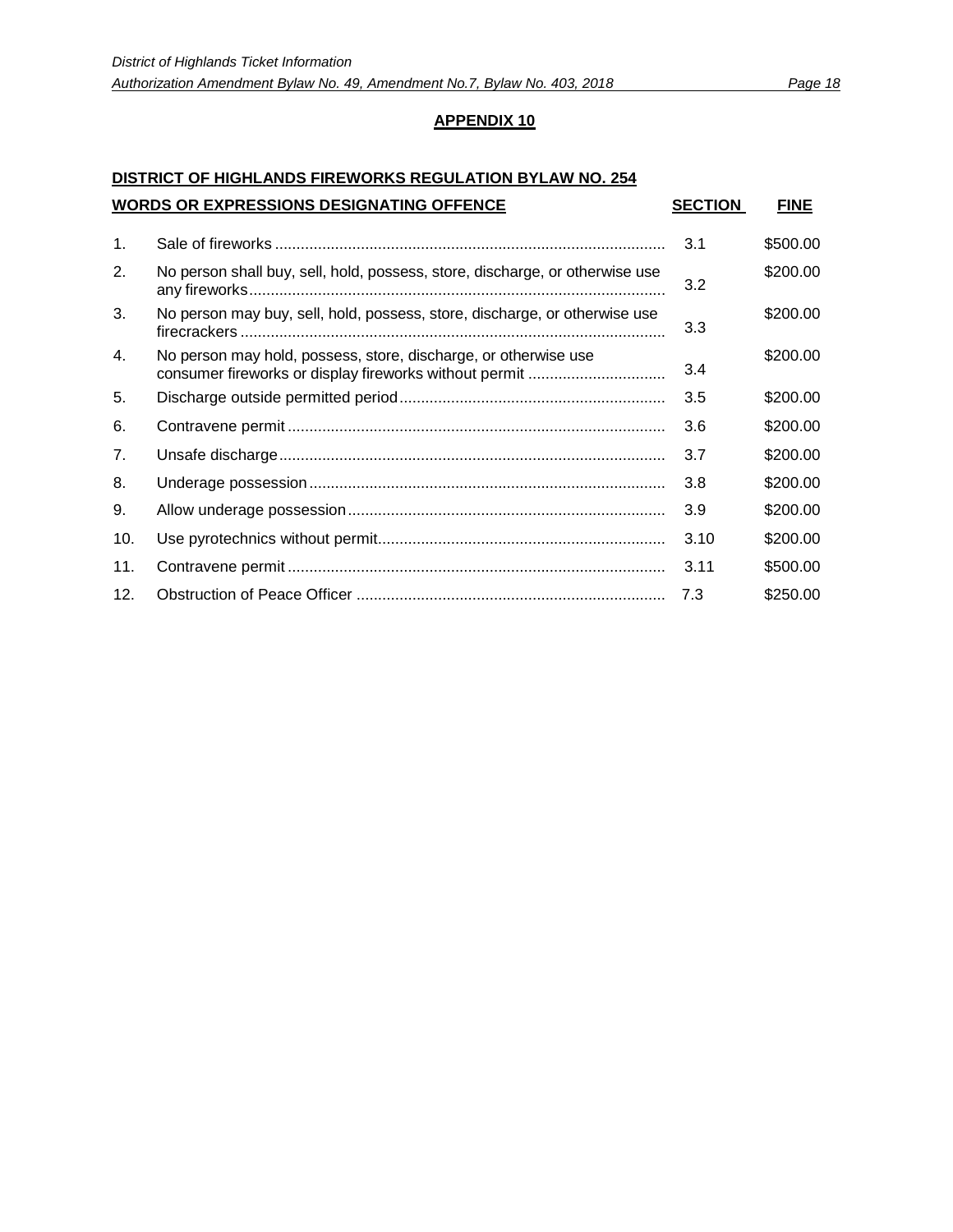#### **DISTRICT OF HIGHLANDS EAGLES LAKE PARK MANAGEMENT, CONTROL AND USE BYLAW NO. 337 WORDS OR EXPRESSIONS DESIGNATING OFFENCE**

|     |                                                                            | <b>SECTION</b> | <b>FINE</b> |
|-----|----------------------------------------------------------------------------|----------------|-------------|
| 1.  |                                                                            | 8              | \$200.00    |
| 2.  |                                                                            | 9              | \$200.00    |
| 3.  |                                                                            | 10             | \$200.00    |
| 4.  |                                                                            | 13             | \$200.00    |
| 5.  |                                                                            | 14             | \$200.00    |
| 6.  |                                                                            | 15             | \$200.00    |
| 7.  | Remove, destroy or damage any natural feature or park property             | 16             | \$200.00    |
| 8.  |                                                                            | 17             | \$200.00    |
| 9.  | Molest, disturb, frighten, injure, kill, catch, trap or snare any wildlife | 18             | \$200.00    |
| 10. |                                                                            | 19             | \$200.00    |
| 11. |                                                                            | 20             | \$200.00    |
| 12. | Deposit or dispose of any garbage except in receptacle provided            | 21             | \$200.00    |
| 13. |                                                                            | 22             | \$200.00    |
| 14. |                                                                            | 23             | \$200.00    |
| 15. |                                                                            | 24             | \$200.00    |
| 16. |                                                                            | 25             | \$200.00    |
| 17. |                                                                            | 26             | \$200.00    |
| 18. |                                                                            | 27             | \$200.00    |
| 19. |                                                                            | 28             | \$200.00    |
| 20. |                                                                            | 29             | \$200.00    |
| 21. |                                                                            | 30             | \$200.00    |
| 22. |                                                                            | 31a)           | \$200.00    |
| 23. |                                                                            | 35             | \$200.00    |
| 24. |                                                                            | 36             | \$200.00    |
| 25. |                                                                            | 39             | \$200.00    |
| 26. |                                                                            | 40             | \$200.00    |
| 27. |                                                                            | 41             | \$200.00    |
| 28. |                                                                            | 42             | \$200.00    |
| 29. |                                                                            | 43             | \$200.00    |